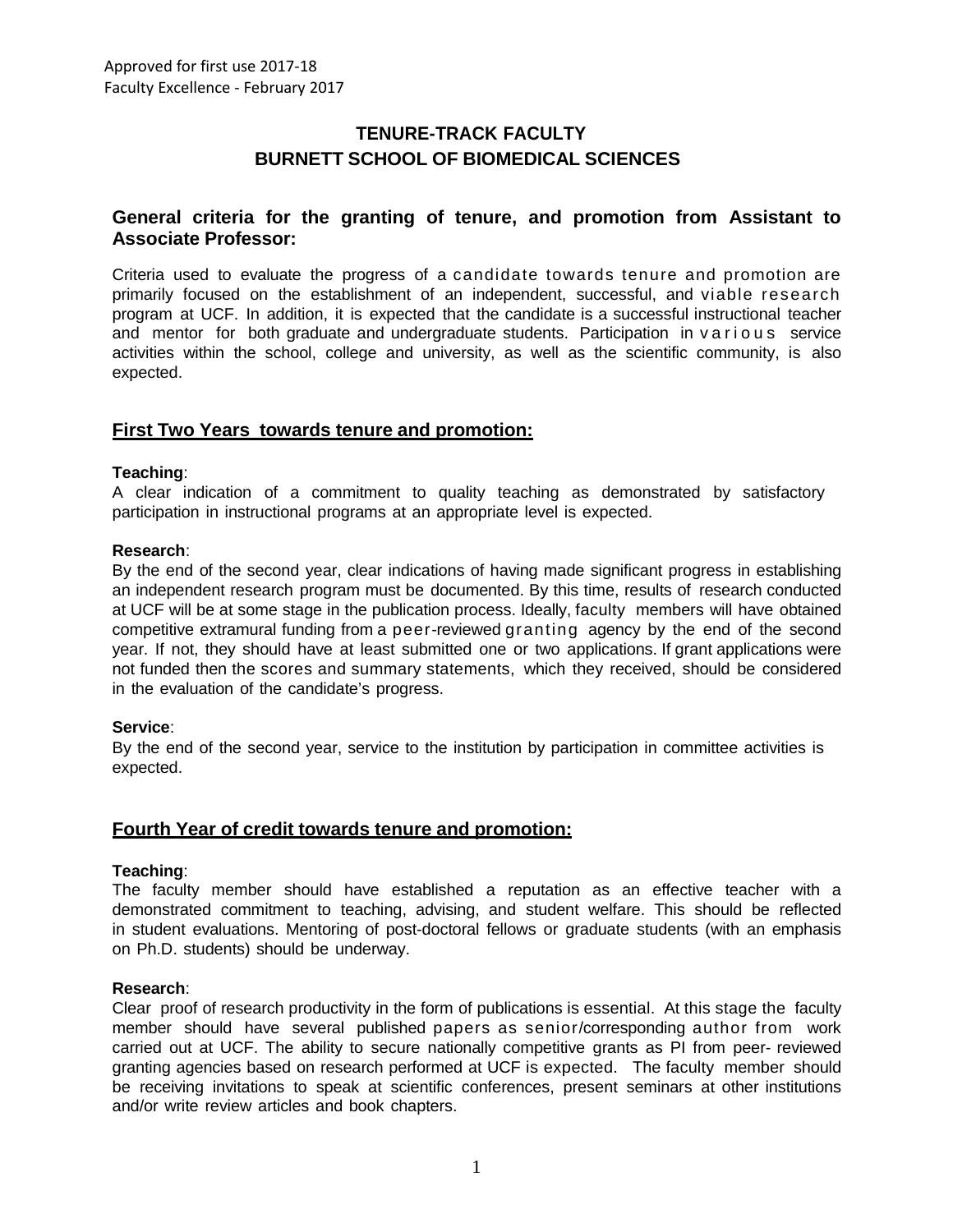## **Service:**

By the end of the fourth year, the faculty member should have contributions to service at the department, college and/or university levels. Likewise, at this point the faculty member should have demonstrated service in their field outside of the University, such as review of manuscripts for journals, grant reviews for federal agencies and foundations, and/or organization of conferences.

## **At the time of tenure/promotion – (5 year timetable; for faculty hired prior to August, 2016, ONLY):**

*Note – faculty hired prior to August, 2016, have the option to choose either the 5-year or 7-year timetable for tenure/promotion. Additional criteria for the 7-year timetable are provided, below. All faculty hired August, 2016, and later will be subject to the criteria listed for the 7-year timetable for tenure/promotion, below.*

## **Teaching:**

The faculty member should have established a reputation as an effective teacher with a demonstrated commitment to teaching, advising and student welfare. Whether a single instructor teaches a course or a course is team-taught should not matter as long as the total effort of the candidate on an annual basis reflects the annual assignment from the supervisor. Student evaluations should clearly indicate the quality of the teaching. Successful mentoring of undergraduate and graduate students, and/or post-doctoral fellows is a critical component of teaching.

## **Research**

Foremost, candidates must demonstrate that they have established an independent research program, which is very likely to be sustained into the future. Below are the minimum criteria for tenure and promotion for all tenure-track faculty:

- 1) Publications must be based on work performed at UCF, or when applicable work performed elsewhere if given years of credit that count towards the tenure clock.
- 2) Substantial number of high quality primary peer-reviewed publications that meet the following criteria:
	- It is expected that the majority of these publications are in journals within the top 20% of their respective field although this may depend on the relative impact factor of journals in the faculty member's field (Journal Citations Reports: Thompson Reuters)
	- The candidate is expected to have a publication record as senior/corresponding author, defined by a metric that includes the number of publications multiplied by the ISI impact factor of the journals, which should exceed 15; For example, 4 publications in journals with an impact factor of 4.0 would equal 16, 1 article in a journal with an impact factor of 8.5 plus three publications in journals with an impact factor of 3.5 would total 19.
- 3) During the tenure clock at UCF, a grant should be funded from work done at UCF as PI. At the time of application for tenure, candidates should have an active, peer-reviewed, federally funded, multi-year grant as PI or an equal PI in a multiple PI (MPI) award.

Examples of the type of grants that would be considered: NIH R01, U01, R21, R33, R15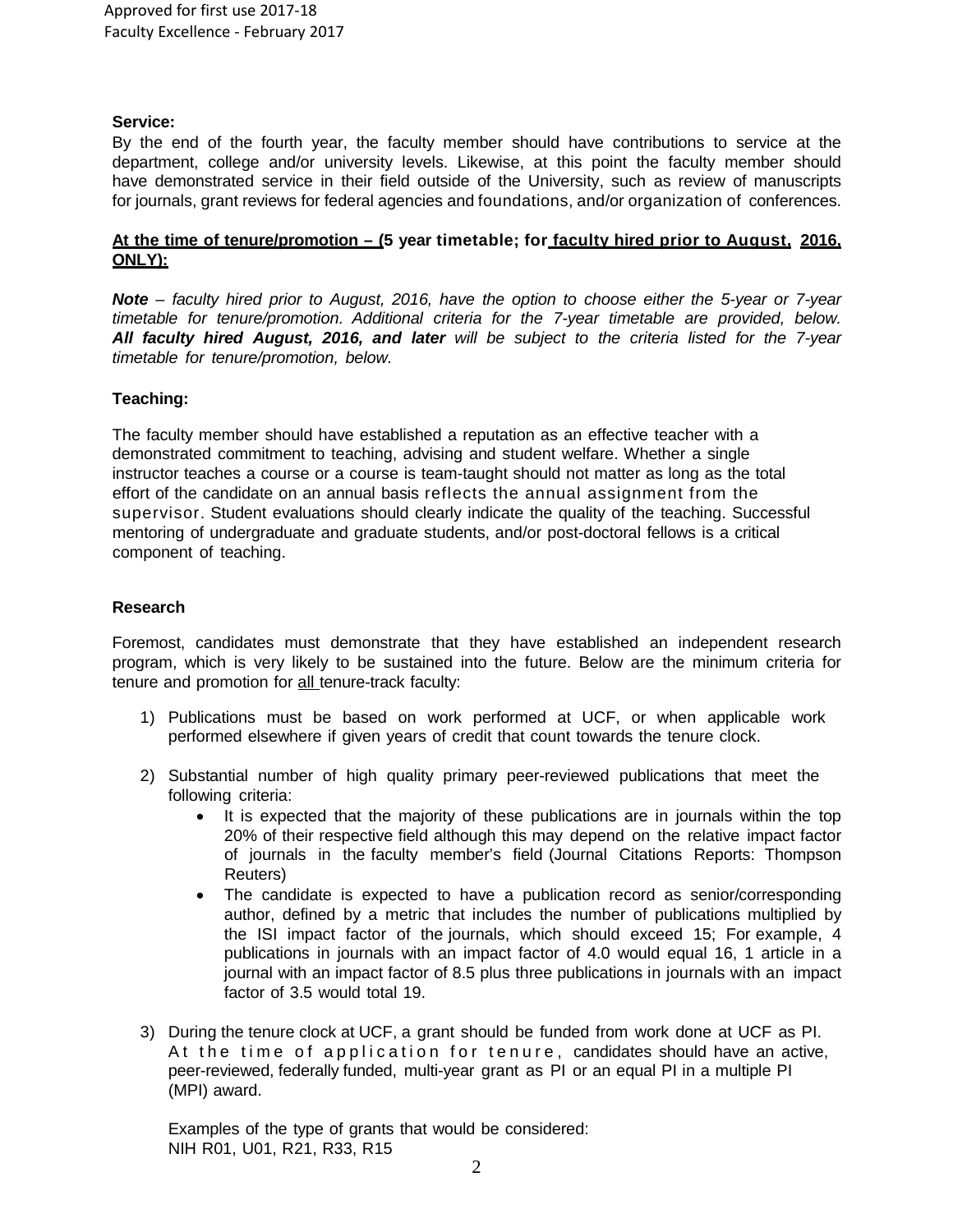NSF Career award, or individual investigator-initiated grant Department of Defense Other similar peer-•reviewed grants can also be considered

- 4) Co-investigator status in an award is weighted based on the contribution of the faculty member and their laboratory. Obtaining other extramural grants/awards can be important to buoy a candidate's research program; however, this type of funding by itself cannot substitute for the requirements listed in #3 above.
- 5) Internal funding can be very useful to initiate and support new collaborations and projects, but cannot be used as evidence of grant support.

## **Service:**

Institutional service is evidenced by active participation on committees at the unit, college and/or university level. Other activities that contributed service to the institution may also be considered. Professional service is expected and a major consideration for research-•active faculty. Examples of such activities include review of manuscripts for journals, grant reviews for federal agencies or foundations, and/or organization of workshops or conferences.

## **7-yeartimetable fortenure/promotion:**

*Note – the following additional criteria are for all faculty hired August, 2016, or later, as well as for any faculty hired prior to August, 2016, who exercised their option for the 7-year timetable for tenure/promotion.*

## **Sixth Year towards tenure and promotion:**

## **Teaching**:

The faculty member should have established a reputation as an effective teacher with a demonstrated commitment to teaching, advising, and student welfare. This should be reflected in student evaluations. Mentoring of post-doctoral fellows or graduate students (with an emphasis on Ph.D. students) should be underway.

## **Research**:

Clear proof of research productivity in the form of publications is essential. At this stage, the faculty member should be close to meeting the publication and funding requirements listed below for promotion and tenure. Evidence for the ability to secure nationally competitive R01 or equivalent peer-reviewed grants as PI from research conducted at UCF must be presented. The faculty member should be receiving invitations to speak at scientific conferences, present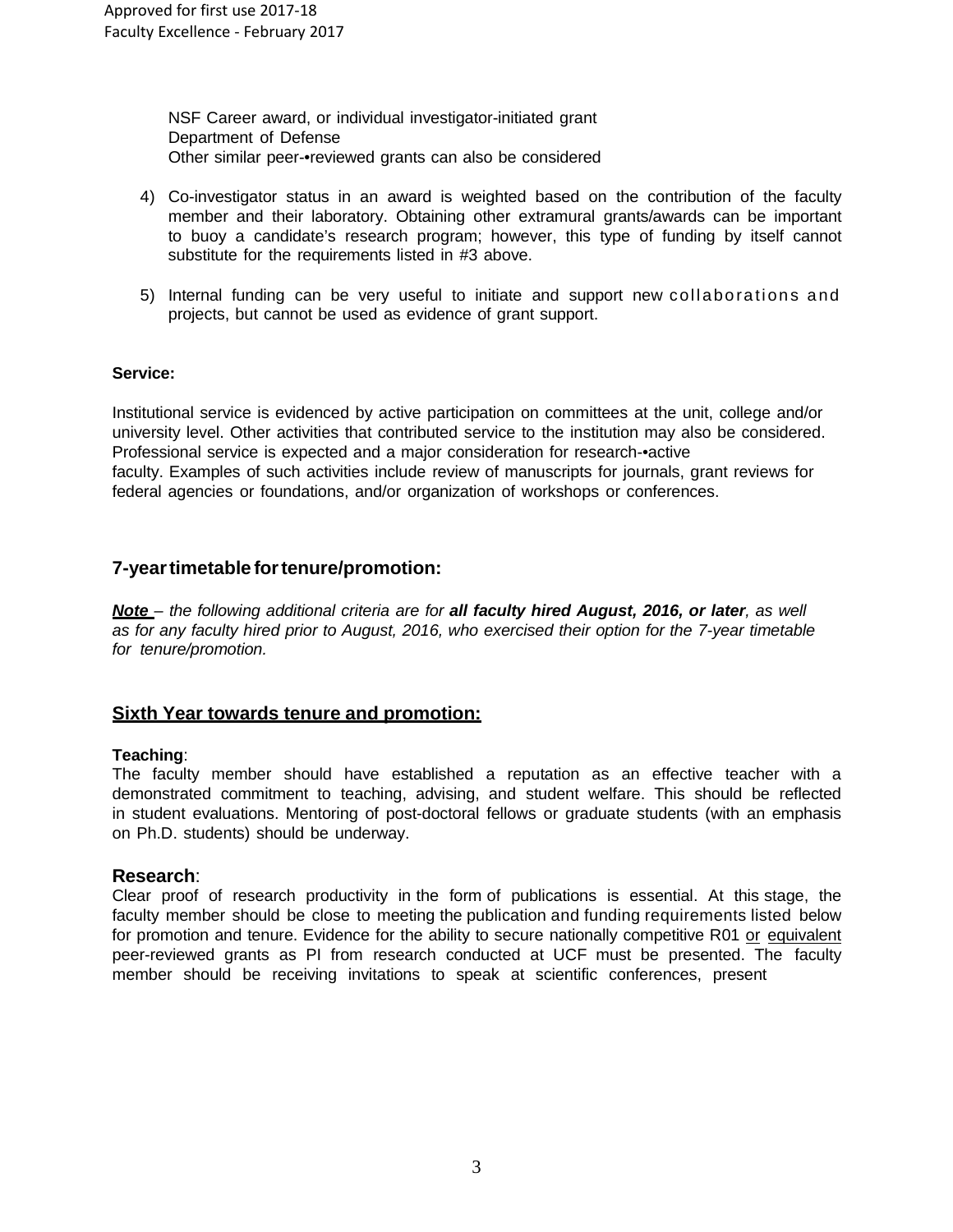seminars at other institutions and/or write review articles and book chapters. Granted patents can also be included as a measure of research productivity.

#### **Service:**

By the end of the sixth year, the faculty member should have contributions to service at the department, college and/or university. Likewise, at this point the faculty member should have demonstrated substantial service in their field outside of the University, such as review of manuscripts for journals, grant reviews for federal agencies and foundations, and/or organization of conferences.

# **At the time of tenure/promotion (7 year timetable):**

## **Teaching:**

The faculty member should have established a reputation as an effective teacher with a demonstrated commitment to teaching, advising and student welfare. Whether a single instructor teaches a course or a course is team-taught should not matter as long as the total effort of the candidate on an annual basis is equivalent to that of an average teaching load for the unit. Student evaluations should clearly indicate the quality of the teaching. Successful mentoring of undergraduate and graduate students, and/or post-doctoral fellows is a critical component of teaching.

## **Research:**

Foremost, candidates must demonstrate that they have established an independent research program, which is very likely to be sustained into the future. Below are the minimum criteria for tenure and promotion for all tenure-track faculty:

- 6) Publications must be based on work performed at UCF, or when applicable work performed elsewhere if given years of credit that count towards the tenure clock.
- 7) Substantial number of high quality primary peer-reviewed publications that meet the following criteria:
	- It is expected that the majority of these publications are in journals within the top 20% of their respective field (JCR Thompson Reuters), although this may depend on the relative impact factor of journals in the faculty member's field.
	- a successful publication record as senior/corresponding author should be defined by a metric that includes the number of publications multiplied by the ISI impact factor of the journals, which should exceed 20.
- 8) A peer-reviewed grant equivalent to an NIH R01, or multiple smaller federal grants (see below) should be funded during the tenure clock at UCF from work done at UCF as PI, or an equal PI in a multiple PI (MPI) award. At least one of these grants should be active at the time of promotion and tenure.

Examples of R01-equivalents include: R33, U01 or similar NIH awards, NSF Career award or substantial multi-year (3+ year) federal grant.

Examples of the type of smaller federal grants that would be considered: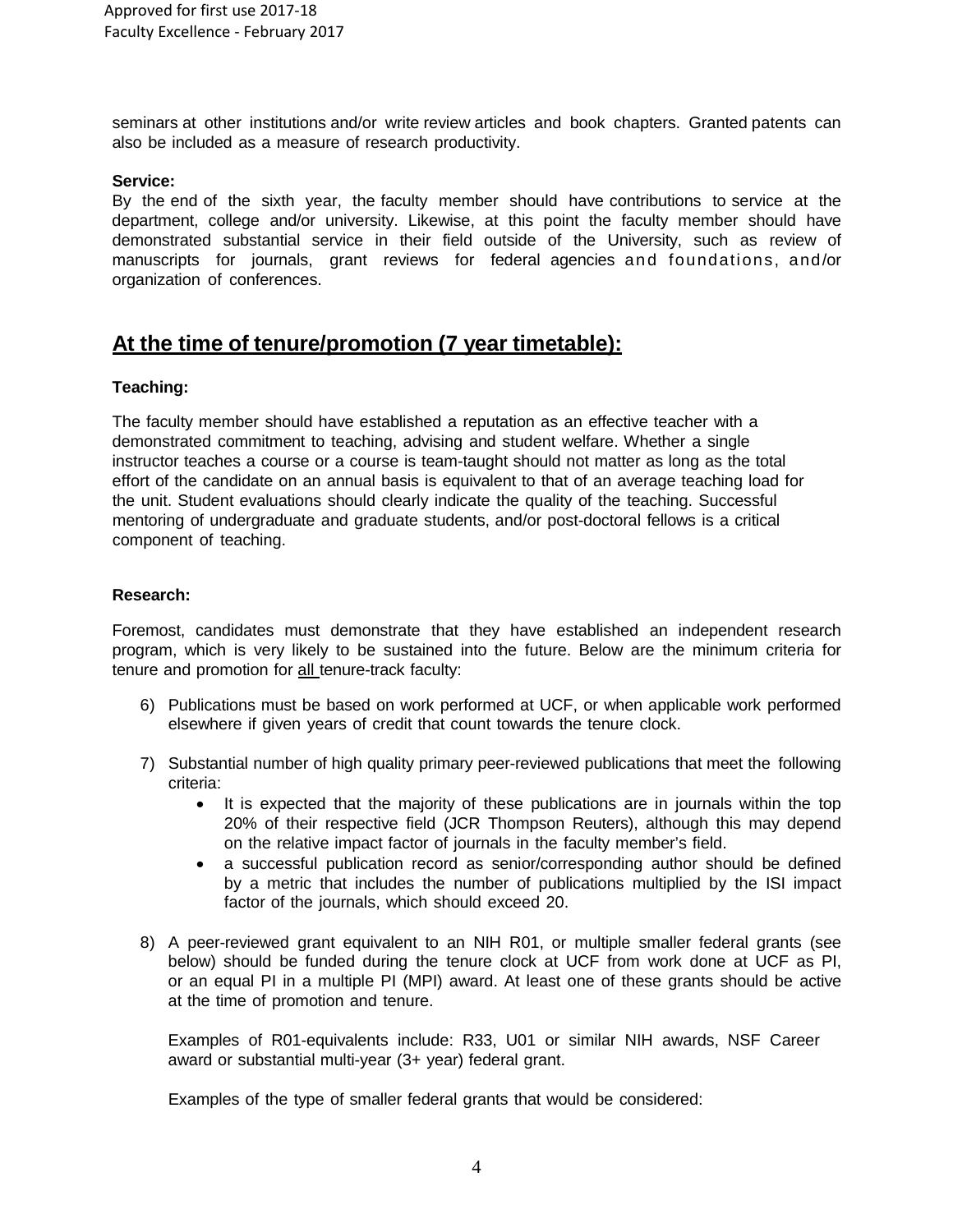NIH R21, R15, investigator-•initiated NSF grant (2 year)

- 9) Co-investigator status in an award is weighted based on the contribution of the faculty member and their laboratory. Obtaining other extramural grants/awards can be important to buoy a candidate's research program; however, this type of funding by itself cannot substitute for the requirements listed in #8, above.
- 10) Internal funding can be very useful to initiate and support new collaborations and projects, but cannot be used as evidence of grant support.

## **Service:**

Institutional service is evidenced by active participation on committees at the unit, college and/or university level. Other activities that contribute service to the institution may also be considered. Professional service is expected and a major consideration for research-•active faculty. Examples of such activities include review of manuscripts for journals, grant reviews for federal agencies or foundations, and/or organizations of workshops or conferences.

**Early tenure/promotion**: faculty who have clearly exceeded **all** criteria for tenure and promotion may, *with their Director's concurrence*, seek to apply for tenure and promotion to Associate Professor earlier than the timetables listed above.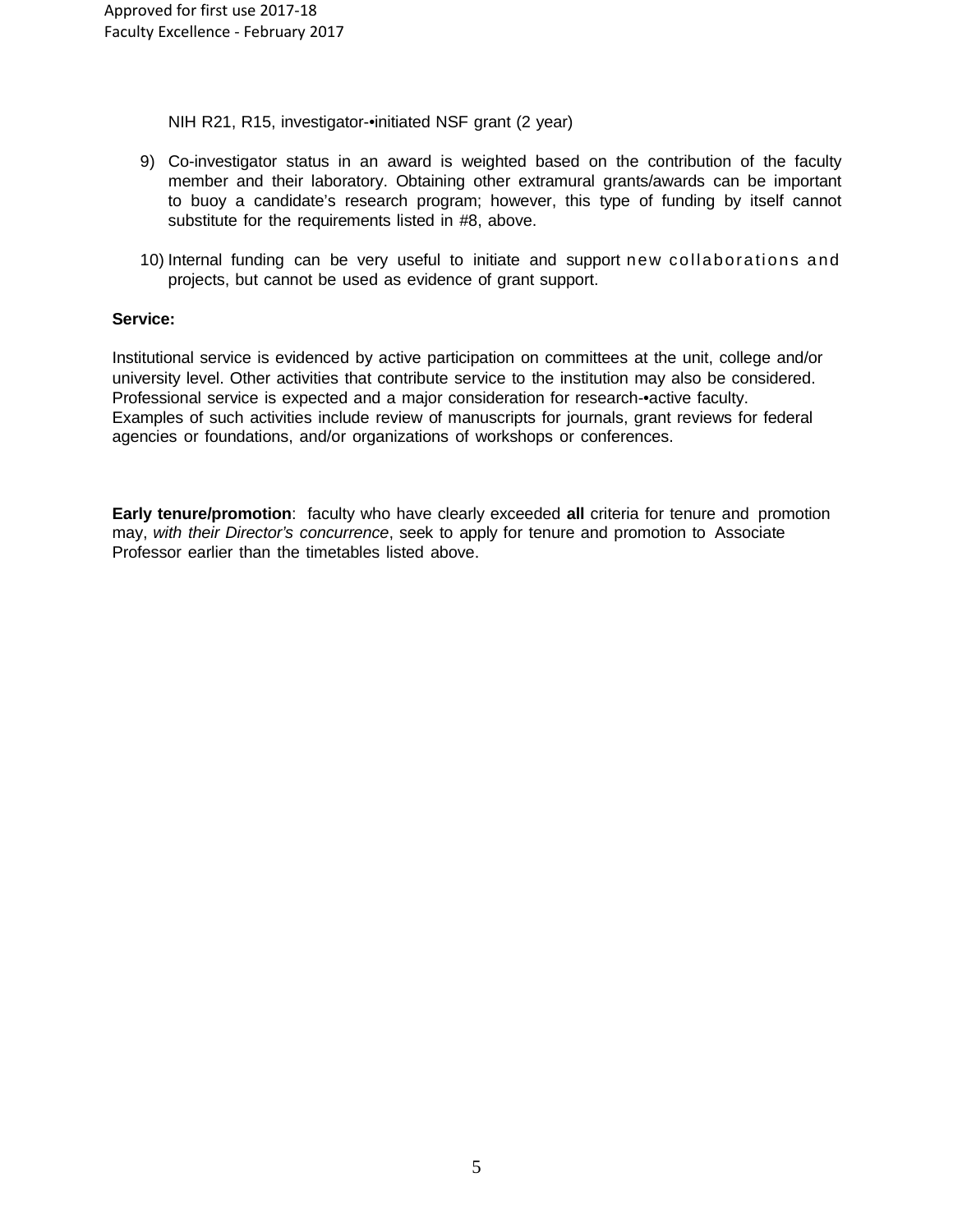## **TENURED FACULTY BURNETT SCHOOL OF BIOMEDICAL SCIENCES**

## **Criteria for Promotion to Professor**

The title of Professor represents the highest academic award within the institution and holds special recognition in the College and academic community. Promotion to Professor is not awarded on the basis of longevity, but rather on the basis of superior achievement at the national or international level with the promise of continued scholarly contribution. The usual minimum time in rank as Associate Professor is five years. There is no limit to the maximum years for consideration. Early consideration for promotion to Professor is appropriate when all of the criteria are clearly fulfilled in fewer than five years. Years served in the equivalent rank at one or more institutions prior to beginning employment at UCF may be counted when calculating the number of years in rank.

## **Teaching:**

The faculty member should have established a reputation as an effective teacher in the classroom and a demonstrated commitment to student and/or post-doctoral training, advising, and success. Student evaluations should clearly indicate the quality of the teaching. The faculty member should have a substantial record of successful mentoring of undergraduate and graduate students, and/or post-doctoral fellows.

## **Research:**

The faculty member must be a recognized leader in his or her field of study to qualify for promotion to professor. A strong record of publication in high quality journals is required. At this level it is expected that the faculty member will have published as corresponding author at least 10 papers since promotion to Associate Professor. The majority of these papers should be in journals in the top 20% of their respective field (JCR Thompson Reuters) although this may depend on the relative impact factor of journals in your field. As benchmarks to validate the overall impact of the faculty member's total published work, it is expected that the faculty member will have at least 1000 citations and a minimum H Index of 20. Granted patents can also be included as a measure of research productivity.

A record of sustained and substantial federal extramural support from competitive sources is a requirement. It is expected that the faculty member serves as PI or Co-PI on at least one current federal grant that has at least two years remaining (not including no cost extension) at the time of the application for promotion.

The faculty member should be able to document professional recognition in his/her field by the following criteria: invitations to speak at national and international scientific conferences, invitations to write review articles in high-impact journals and book chapters, invited seminars at other institutions or receipt of national and international awards.

## **Service:**

Institutional service is evidenced by active participation or leading senior level committees at the unit, college and university levels. Extensive and sustained service is expected. Service activities at any level that enhance and promote the academic and research missions of the institution will be valued.